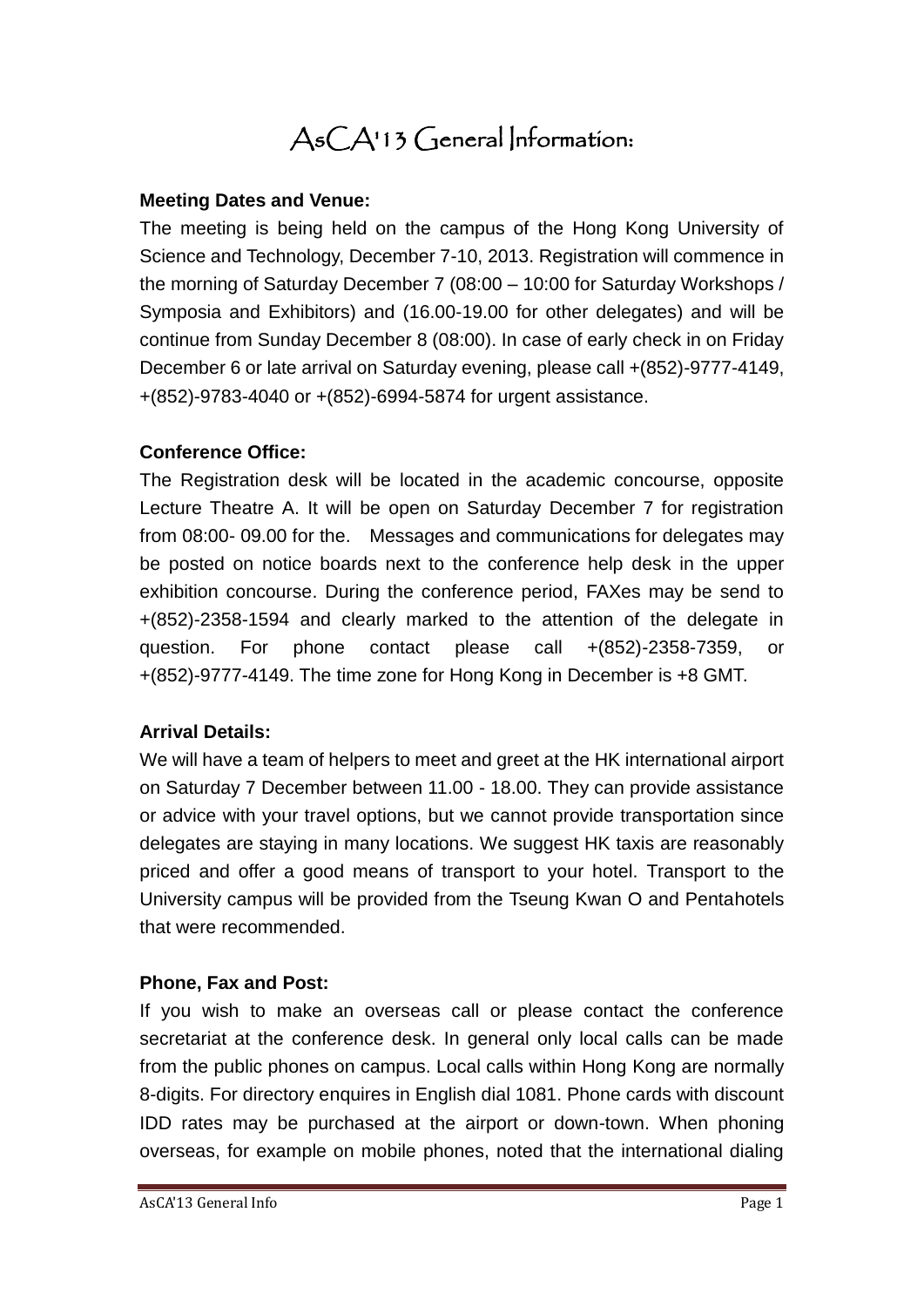code should be preceded with 001. Due to the relatively short duration of the conference and variability of post we do not recommend sending regular mail. If you wish to send mail there is a mailing desk inside the University Souvenir Shop on the Entrance Piazza near lift 2.

## **E-mail and Internet:**

The University has over 20 workstations for free E-mail and internet access around the campus and we have arranged computing facilities to be available in Computer Barn B, next to the Lecture Theatre A.

## **Banking and Currency Exchange:**

Currency in Hong Kong is the Hong Kong dollar, which is pegged at a rate of 7.78 per US\$. It is advisable that you change to local currency before you depart, since exchange rates at the Hong Kong airport may not favorable. The campus of HKUST has three bank branches, the Hang Seng Bank (Ph: +(852)-2198-0441), the Bank of China (Ph: +(852)-2358-2345) and the Bank of East Asia (Ph: +(852)-3609-2425) located near Lift 1 across from the sundial. Opening hours are Mon-Fri 09:00-17:00 and Sat: 09:00 - 13:00 (the Bank of China only). They can provide exchange to HK dollars for limited foreign currencies such as US dollars, Japanese Yen or Renminbi. There are numerous money exchanges in the tourist areas of Tsim Sha Tsui, Kowloon or Hong Kong Island, but these are located far from the university campus.

## **Name Badges:**

Name badges are required for entry to all scientific sessions, lunches and evening functions. Different colors for name badges of participants are listed as below:

| <b>Conference organizers</b> | Yellow        |
|------------------------------|---------------|
| <b>Exhibitors</b>            | <b>Blue</b>   |
| <b>Full registrants</b>      | <b>Purple</b> |
| <b>Students</b>              | Green         |
| <b>Accompanying persons</b>  | <b>Red</b>    |

For inquires when the conference desk is closed, please contact member of organizing committee or one of the assistants. Students must show proof of a current valid student identity upon registration. Accompanying persons are allowed access to all meals and social functions but not academic sessions.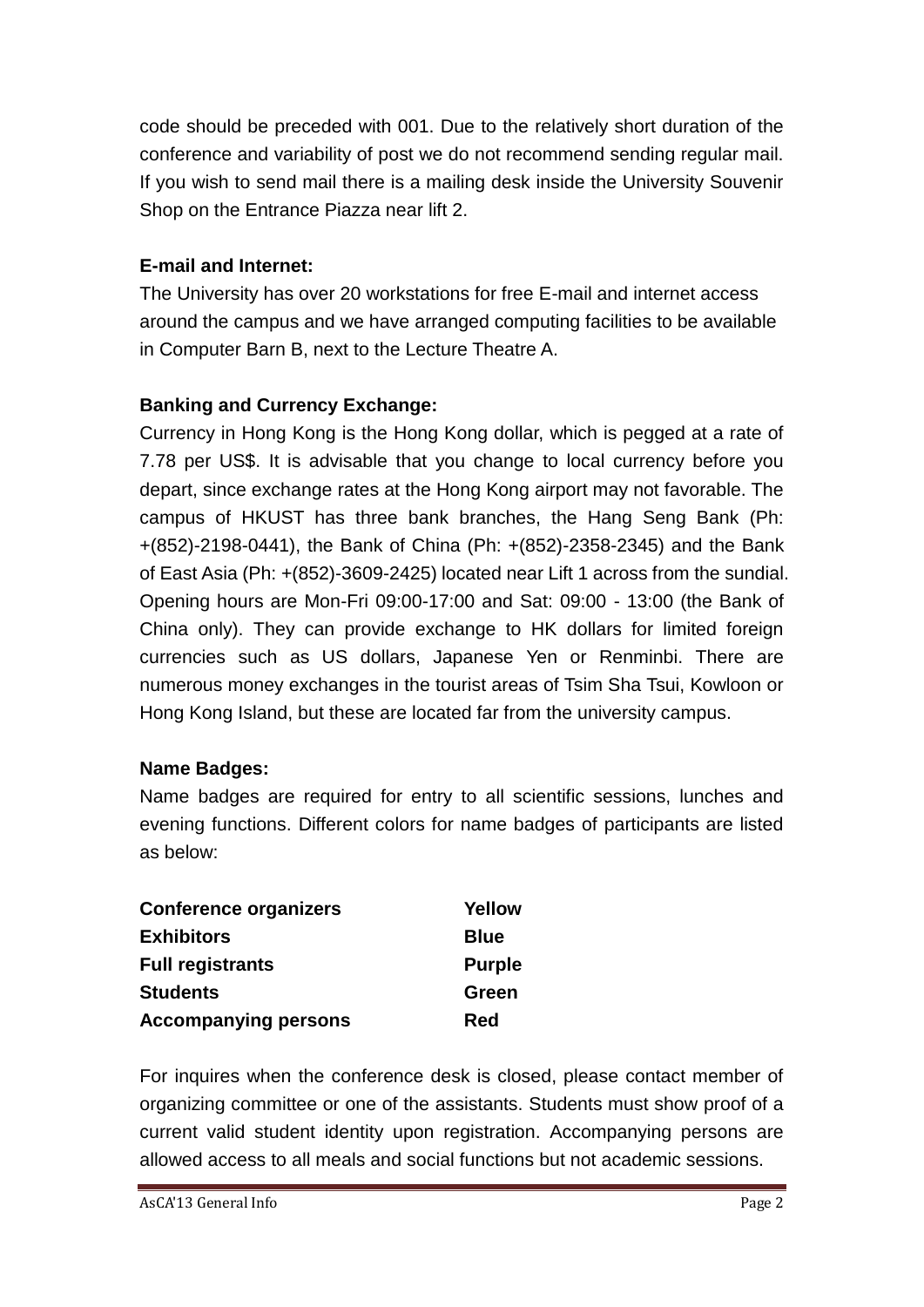#### **Medical and Emergency Contacts:**

The phone number for emergency in Hong Kong is **999**. This will connect you to POLICE, FIRE and AMBULANCE (MEDICAL) services. State your problem and location clearly and assistance will be sent as soon as possible. Help should be available in English, Cantonese or Mandarin. *If you are on the university campus,* dial either extension **8999** or **6565** from a campus internal phone. (Otherwise add 2358- before the extension, 2358-8999 or 2358-6565). 8999 is a line for all emergency services. The campus security center will contact 999 on your behalf and send more immediate assistance. For difficulties such as report of stolen property, locked out of room, please use the 6565 number.

#### **Accommodation:**

Rooms are reserved in three different hotels. They include *Crowne Plaza Hong Kong Kowloon East* in Tseung Kwan O, *Holiday Inn Express Hong Kong Kowloon East* in Tseung Kwan O, and *Pentahotoel Hong Kong, Kowloon* in Diamond Hill. Please contact hotline +(852)-3983-0300 of *Crowne Plaza Hong Kong Kowloon East* and *Holiday Inn Express Hong Kong Kowloon East* or email [\(rsvn@cptko.com,](mailto:rsvn@cptko.com) [rsvn@hietko.com,](mailto:rsvn@hietko.com) respectively) for enquiry for Crown Plaza and Holiday Inn Express, while contact Miss Manchi Chik on +(852)-3112-8209 for enquiry of Pentahotel or email [\(manchi.chik@pentahotelsasia.com](mailto:manchi.chik@pentahotelsasia.com) ).

Conference shuttle bus will be provided started from 08:00 on all days between the three hotels and HKUST. Coach schedule are enclosed in the souvenir conference bag. For further details you can refer to the conference desk secretariats.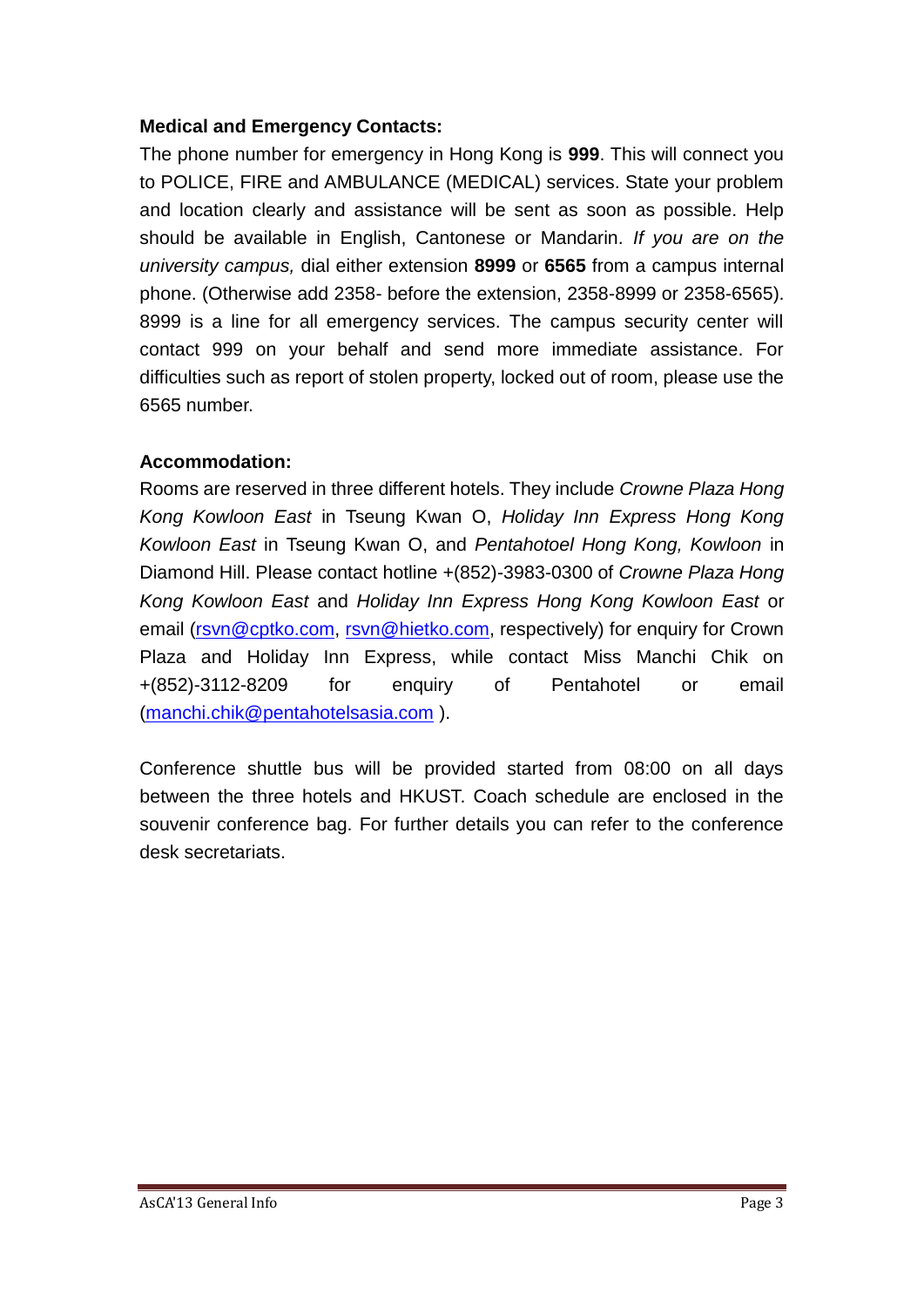#### **Meals and Catering Arrangements:**

All delegates will be given lunch vouchers. Details of time and locations for these will be given at registration. The campus is relatively remote from the urban area and so the onsite restaurants within walking distance are listed as below. The main venue for Lunch will be Maxim's Chinese Restaurant the lunch period has been extended from between 12.00-2.00pm however please note capacity is 140 so priority will be given to Full registrants at 1pm after the three parallel morning sessions finish. You are advised to avoid this busy time if possible to fully enjoy the International buffet lunch provided.

On Sunday and Monday we will also provide lunch catering near Lecture Theatre-K for Bruker-AXS/ SCANZ and Rigaku working lunches.

On-campus there is a number of dining choices:

**Maxim's Chinese Restaurant**: Ground Floor (Lift 14-16) Chinese food, Dim Sum – meals for ca. HK\$80 (US\$ 10)

**Cha Chaan Teng**: Level LG1 (Lift 14-16) Also operated by the Maxim's group, set meals for ca. HK\$30 (US\$ 4.5)

#### **Student Canteens and Eateries**: Level LG5 and LG7 (Lift 11/12)

Variety of meals, noodles and rice dishes ca. HK\$30 (US\$ 4.5) A new food stall outside LT-A is Ebeneezer's, which serves kebabs, curry and pizza. You may use your lunch voucher there if you wish. There is also a MacDonald's franchise on LG5 if you crave a 'happy meal'

**University Bistro**: University Center Mostly Western meals for ca. HK\$80 (US\$ 10).

## **Coffee Shop**: Academic Concourse (Lift 25-26)

This has snacks, sandwiches and light meals. Cart outside with espresso and cappuccino. Conveniently it is located near to the conference desk and lecture theatres.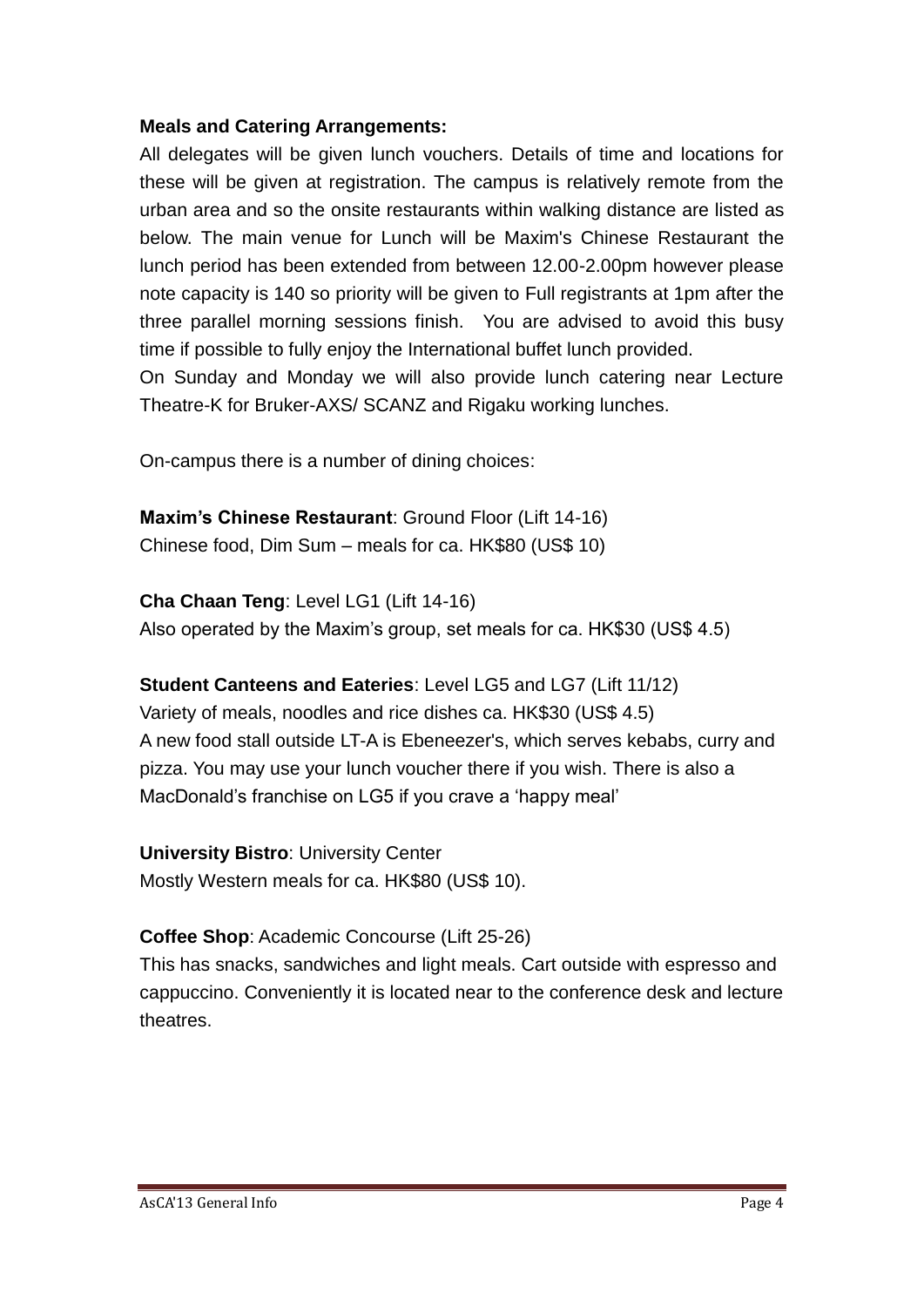## **Transport:**

Conference shuttle buses will be provided to the campus on Saturday 7 December morning from TKO and Pentahotels. A return trip to the airport will be provided on Tuesday December 10 evening after the Farewell party. The nearest shops and restaurants to HKUST campus are newly developed in Tseung Kwan O, which can be also be accessed in 20mins by mini-bus from outside the University main gate. There are large shopping centers based around the Hang Hau and Po Lam MTR stations in Tseung Kwan O.

## **Transportation to Down Town:**

## **Kowloon**:

Taxis to Star Ferry terminal in Tsim Sha Tsui should cost about ca. HK\$130 (US\$17) and take 30-45 minutes. Alternatively take public minibus to Choi Hung MTR station and then the MTR subway to stations in Mongkok, Yau Ma Tei, Jordan or Tsim Sha Tsui.

## **Hong Kong Island:**

Taxis to Causeway Bay, Wanchai, Admiralty or Central districts of Hong Kong Island will cost ca. HK\$160-170 (US\$ 22) and take about 45-50mintues. Alternatively take a minibus to Hang Hau MTR station in Tseung Kwan O and then subway to Hong Kong Island.

#### **Tours and Attractions:**

Hong Kong is a world famous travel destination and city. It is a center for international commerce and trade. Most visitors are familiar with the high rise skyscrapers of Hong Kong Island and the views of Victoria Harbor. The conference venue is outside of the urban area with a beautiful vista overlooking Clear Water Bay. However there is relatively easy access to the down-town areas of Kowloon and Hong Kong Island by variety of public transportation.

A tourist guide book issued by the Hong Kong Tourism Board with a number of attractions listed is enclosed in the souvenir conference bag. For further details you can refer to the conference desk secretariats.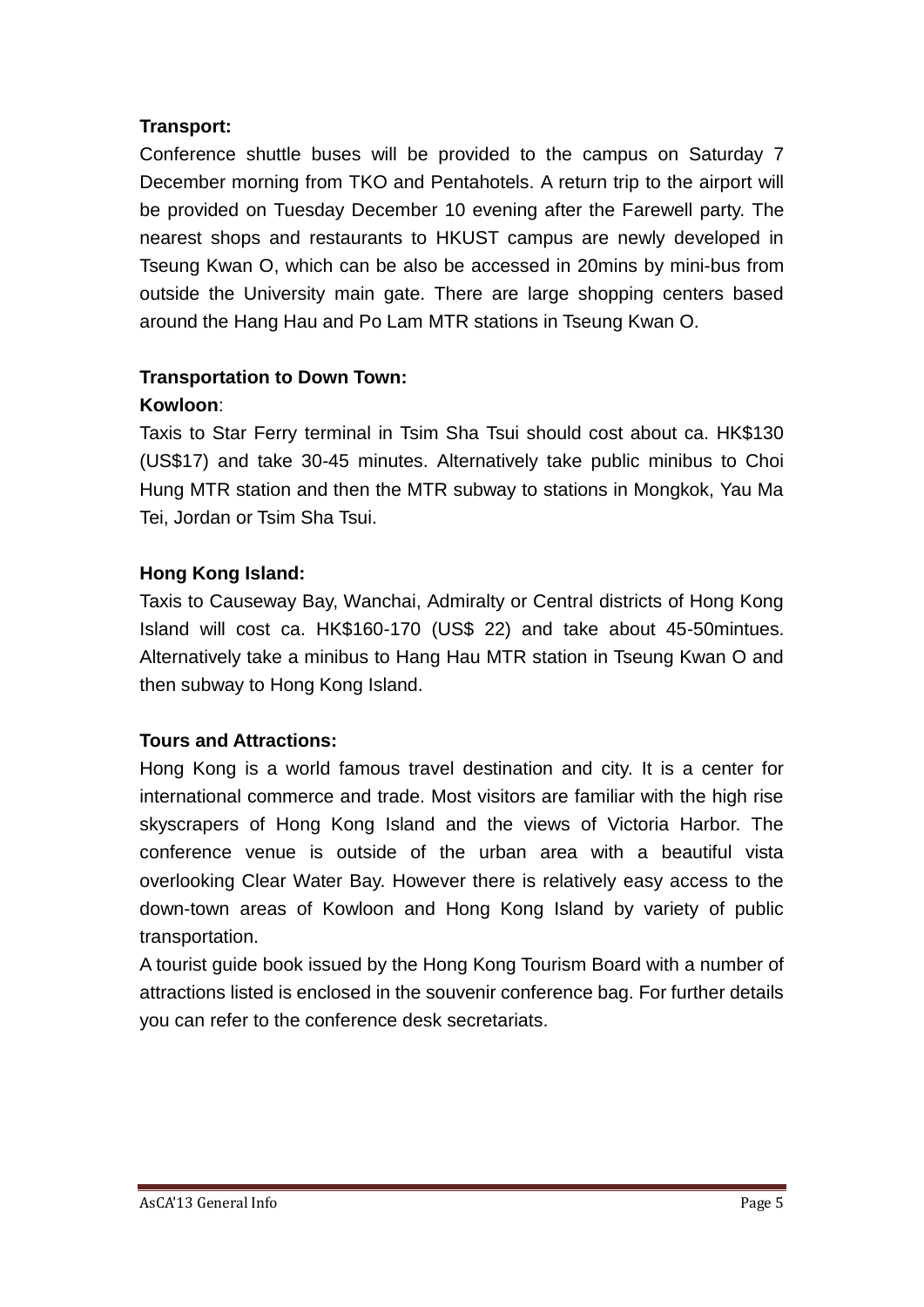## Evening Social Functions

#### **Agilent Welcome Mixer**

Date: 7 December (Saturday) Time: 18:00- 19:30

Venue: Outside Lecture Theatre A, HKUST



Following Registration which will open at 4pm on Saturday afternoon, you are cordially invited to our Welcome Party sponsored by Agilent Technologies China Ltd. This will be held on campus overlooking the beautiful Shelter Cove of Clearwater Bay.



The Welcome Mixer will be followed by our first special Plenary Lecture to be delivered by former IUCr president Prof. Sine Larsen. Buses back to the TKO and Pentahotels will be provided after the lecture.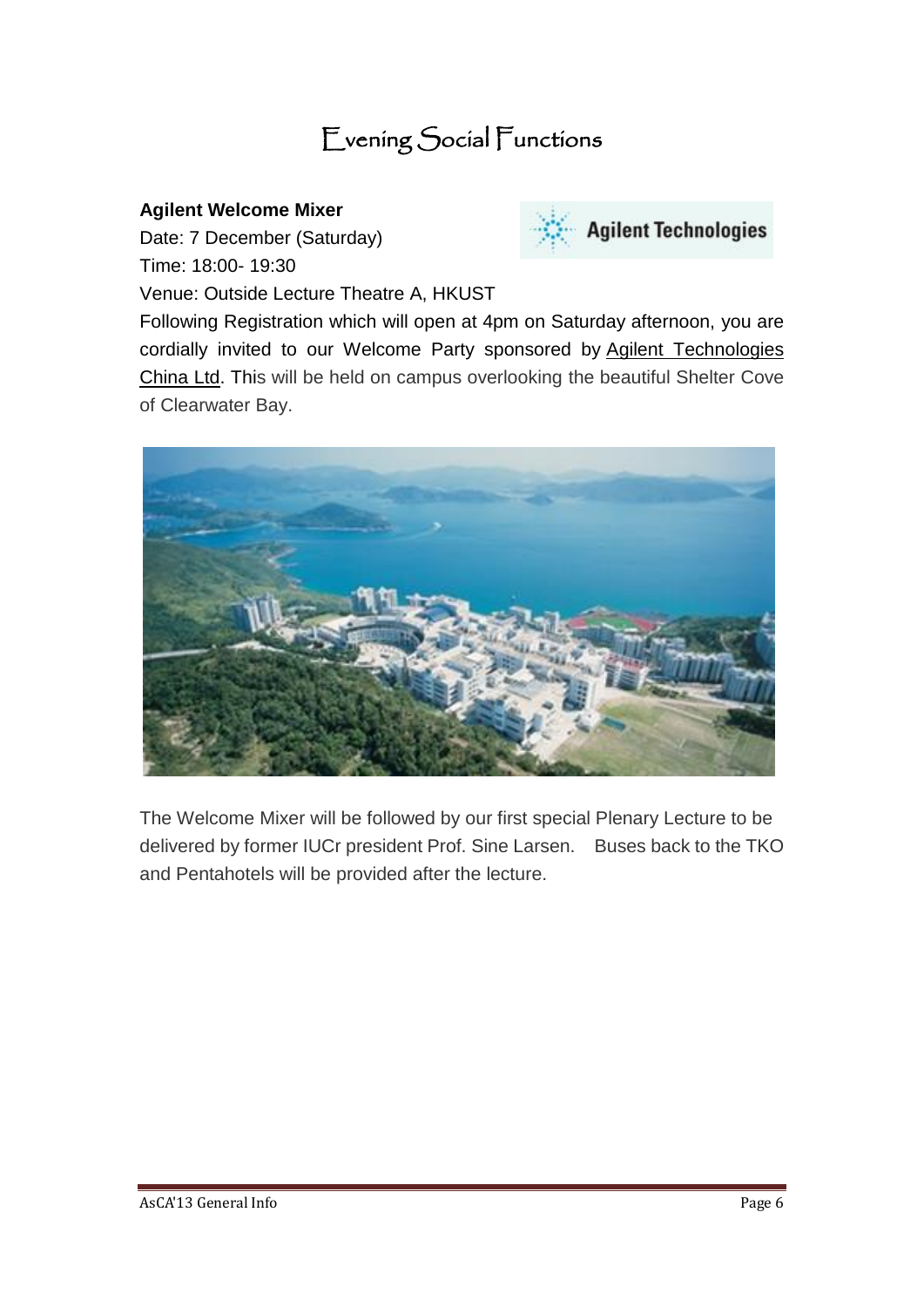#### **Bruker Harbor Cruise and Light Show**

Date: 8 December (Sunday) Time: 18:45 - 20:30 Venue: Victoria Harbor, Tsim Sha Tsui



After a full day's program on Sunday we will conclude with a spectacular trip to the famous Hong Kong Victoria Harbor. Courtesy of Bruker-AXS GmbH full-registrants can enjoy a trip aboard the Aqua Luna junk boat. There will be three sailings 6.45pm, 7.45pm and 8.45pm, each lasting around 45mins with complementary drinks and snacks provided. Please arrange tickets at the time of your registration. Any spare tickets these will be offered to student registrants on Sunday lunch-time. All registrants will have a chance to witness the spectacular laser-light show 'Symphony of Lights' which will take place from 8.00 to about 8.15pm, since this can be observed from the harbor waterfront. We are grateful to Bruker AXS for their generous sponsorship of this event, as well as previous AsCA conferences.



#### 'Symphony of Lights'

For more details of this and other events in Hong Kong please visit the Discover Hong Kong web-site of the HK Tourism Board.

Coach transportation to the harbor from the conference site at HKUST, as well as the Tseung Kwan O hotels, will be provided at 6.00pm and 6.30pm sharp. We will also provide return coach transportation to TKO, both immediately after the event and later in the evening.



AsCA'13 General Info Page 7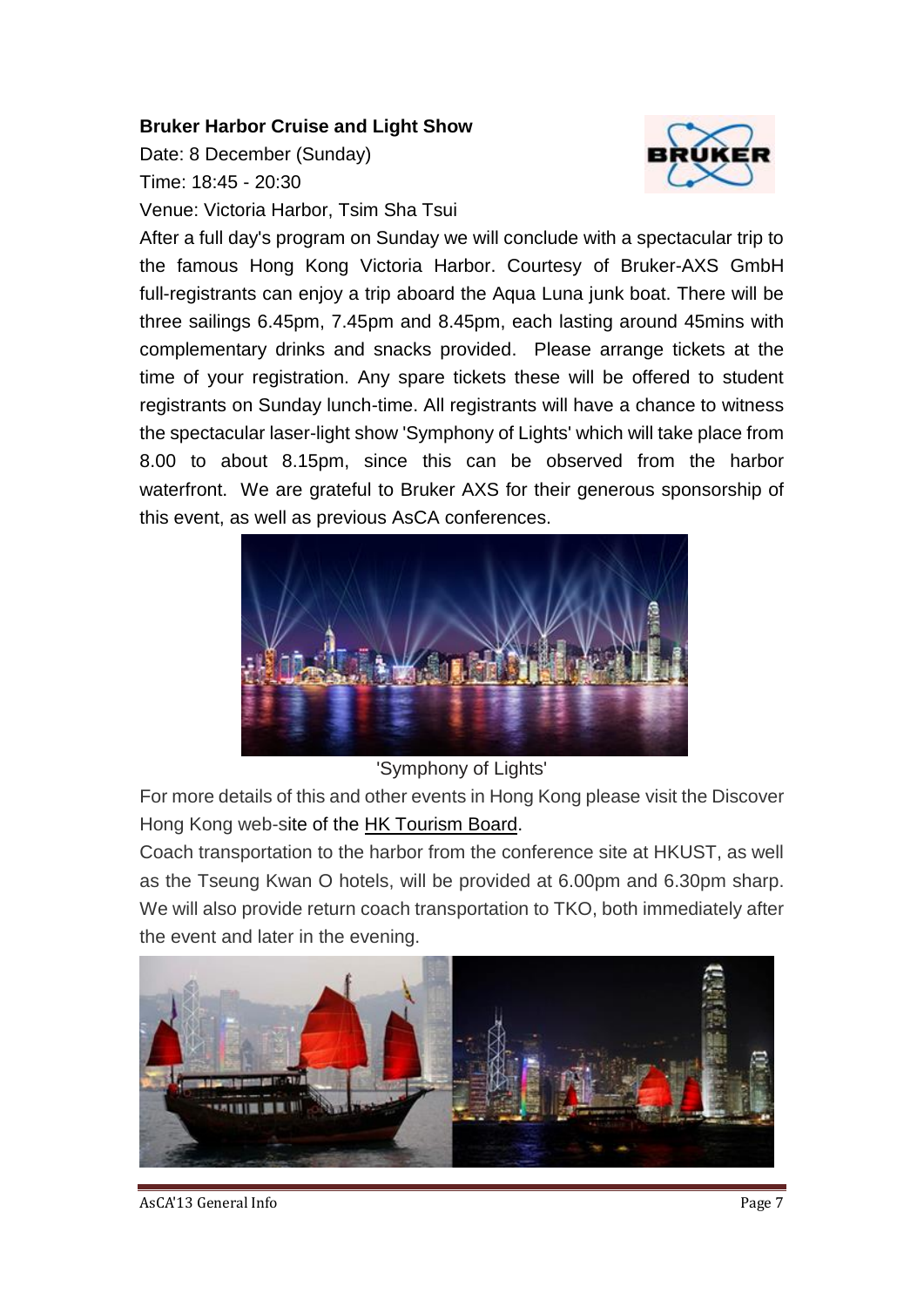## **Rigaku Conference Banquet**

Date: 9 December (Monday) Time: 19:00-22:00



Venue: Jumbo Floating Restaurant, Aberdeen

The conference banquet will be open to all participants and held on the evening of Monday 9th December from around 7pm onwards. The banquet is most generously supported by our major sponsor Rigaku [Corporation,](http://www.rigaku.com/) who has also been a leading sponsor of past AsCA conferences. To celebrate our conference and make a memorable occasion we will hold the banquet at the famous 'Jumbo [Kingdom'](http://www.jumbokingdom.com/eng/main.php) floating restaurant in Aberdeen harbor.



Buses for the banquet will leave HKUST, TKO hotels and Pentahotel at around 6.00-6.15pm. Details will be posted and announced at the conference site. A Vegetarian option can be selected, please inform our staff at registration upon your arrival, since the number of Vegetarian tables must be established. After the event buses will return to TKO and Pentahotels and downtown Hong Kong and Kowloon.